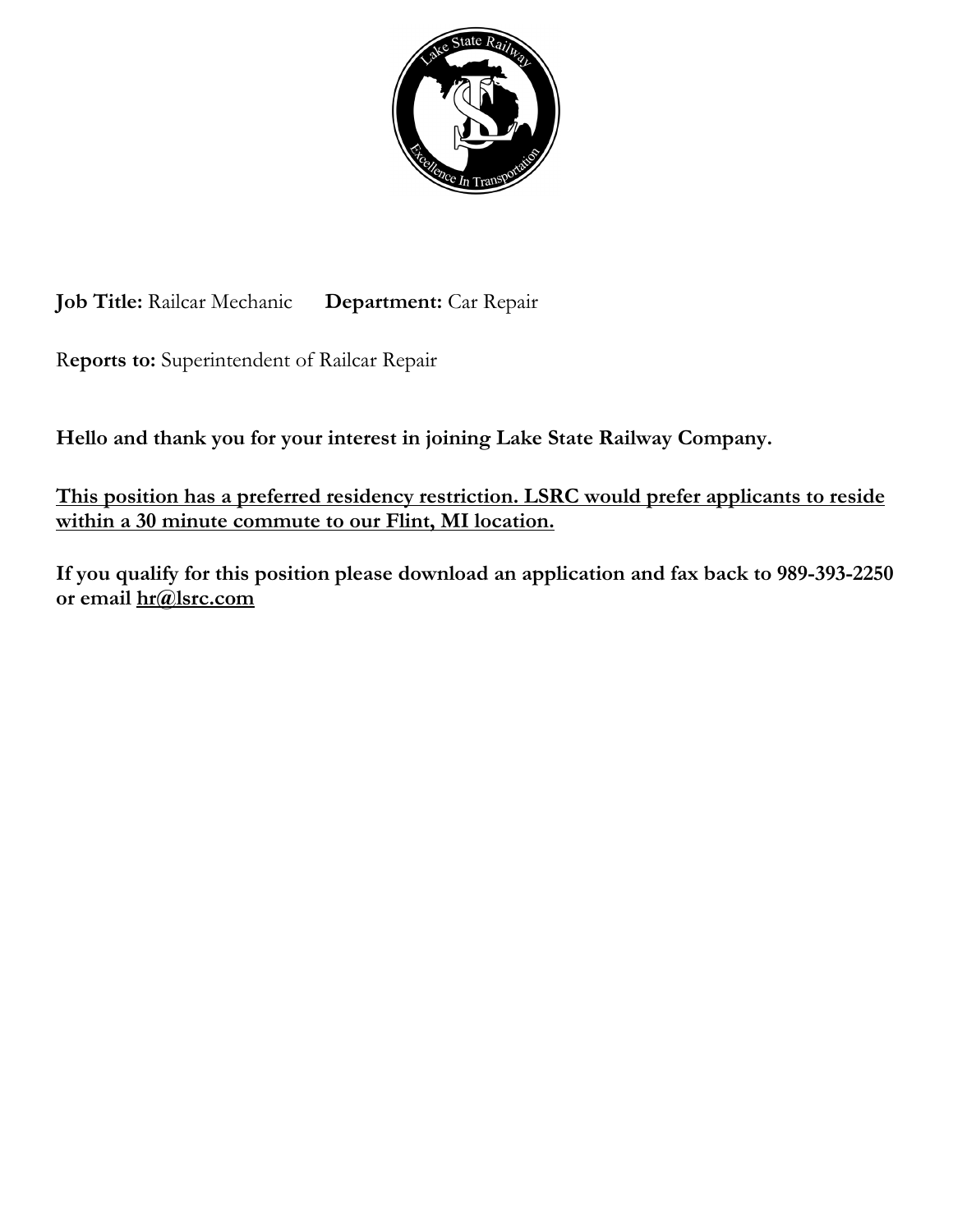## .ake State Railway

### **Summary:**

This position is responsible for preparing and maintaining automotive pool equipment to AAR, FRA, and company regulations. This position may also be responsible for building, rebuilding, repairing, and inspecting railway cars according to AAR, FRA, and company regulations.

### **Essential Duties and Responsibilities:**

- Maintain a safe environment and ensure compliance with all railroad rules, procedures, and regulations for safety, operations, AAR, and the Federal Railroad Administration (FRA).
- Repair, maintain and inspect automotive pool equipment and freight car equipment (as directed) in a safe and efficient manner.
- Perform all preventative maintenance work & repairs on trucks, underframe, structure, safety appliances, braking systems, draft systems and any associated tests.
- Record conditions of cars, and repair and maintenance work performed or to be performed.
- Performs re-railing activities and work closely with other departments at derailment sites.
- Accurately complete and submit all required forms in a timely manner.
- Safely operate machinery, equipment, hand tools and power tools as required.
- Work in a safe and effective manner in a team environment with other co-workers and contractors.
- Properly inspect, utilize, store, and maintain all tools, materials, and equipment.
- Communicate effectively in writing or verbally via telephone and two-way radios.
- Receive instruction in written form from bulletins, orders, or other related materials.
- Complete required tasks in a timely manner as tasks can be time-sensitive.
- Other duties as assigned.

To meet customer expectations this position may be required to work on days, evenings, nights, weekends and holidays. Overtime hours may also be required.

### **Competencies:**

To perform this job successfully, an individual should demonstrate the following competencies:

- Ability to interpret and understand GCOR, FRA, On-Track Worker Safety Rules, and other applicable rules and regulations.
- Strong oral and written communication; ability to speak and write clearly and informatively.
- Analytical thinking skills to analyze information and use logic to troubleshoot issues.
- Mechanically inclined with the ability to problem solve.
- Ability to balance team and individual responsibilities.
- Ability to maintain professionalism and approach others in a tactful manner.
- Ability to react well under pressure in high-stressed situations; displays integrity by holding oneself personally accountable.
- Dependability and follow through on commitments; consistently at work on time.
- Observe all safety and security procedures; determine appropriate action beyond guidelines; report potentially unsafe conditions; use equipment and materials properly.
- Strong attention to detail and safety procedures; ability to maintain focus for the entirety of the shift.
- Ability to build harmonious relationships with your colleagues and supervisors.

#### **Physical Demands:**

Reasonable accommodations may be made to enable individuals with disabilities to perform the physical demands listed below.

- Ability to frequently stand, walk, stoop, bend, sit, reach with hands and arms, climb, balance, kneel, crouch, or crawl in various weather conditions. Ability to talk and hear accurately in person, via the telephone, via two-way radio, or other approved remote means.
- Position involves performing heavy work. Must be able to push, pull, lift and carry up to 25 pounds frequently; up to 50 pounds occasionally; and up to 75 pounds infrequently. Must be able to exert a negligible amount of force constantly. Must be able to climb railcar ladder and maneuver about with backpack equipment that weighs up to 25 pounds.
- Eye-hand coordination as well as ability to grasp. Must be able to operate common and specialized hand tools in performing assigned tasks. Ability to handle and move objects; using hands and arms in handling, installing, positioning, and moving materials.